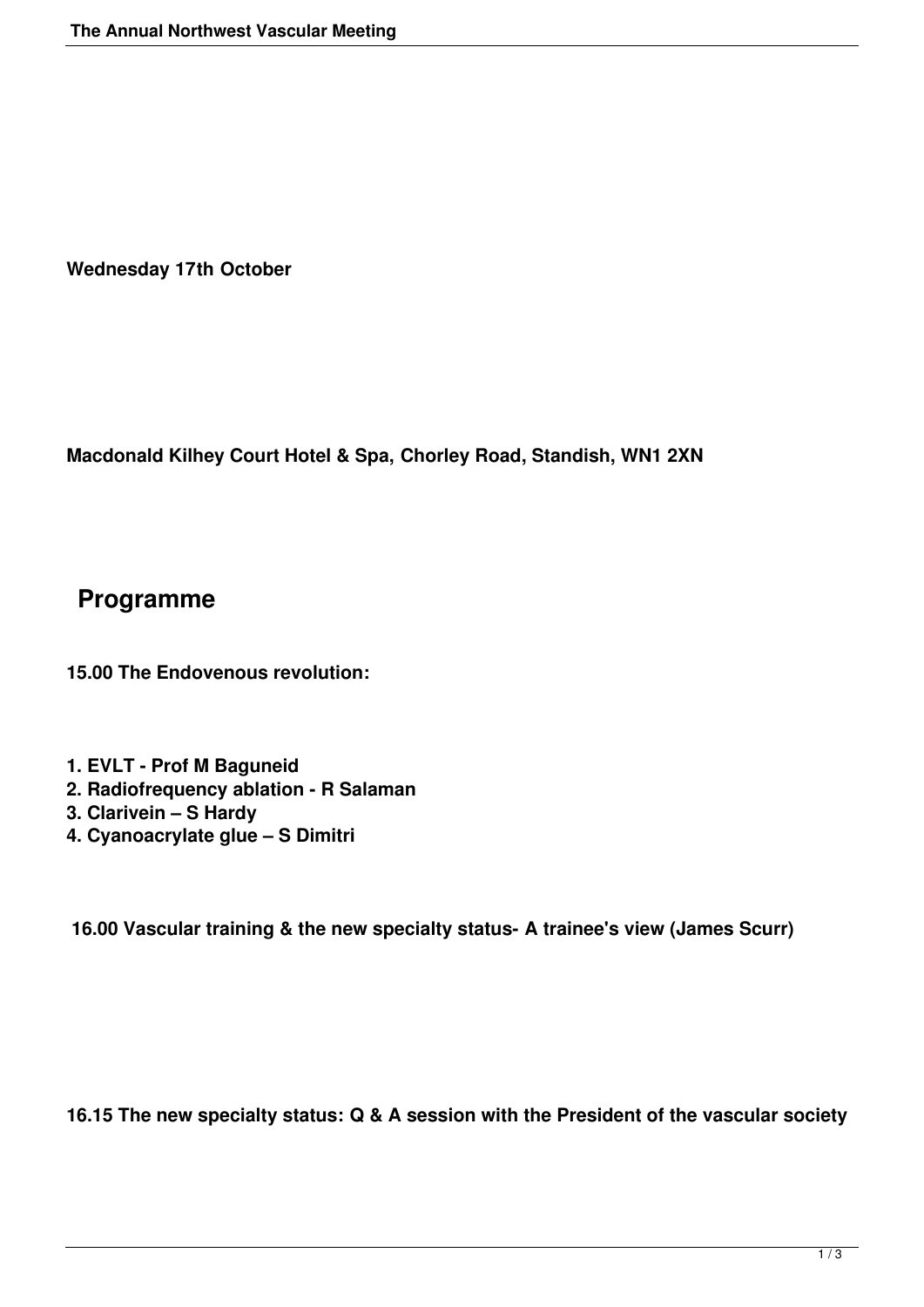**16.40 Afternoon tea**

**17.00 NW vascular audit – Mr V Smith**

**17.20 Amputation audit – Dr F Jepson & Dr A Azer**

**18.00 Research papers - Chair: J Mosley**

 $\Box$ 

**1. The influence of iliac limb engagement on secondary intervention following endovascular aneurysm repair (EVAR) – D F W Maclean (Royal Liverpool University Hospital)** 

**2. Type 111b endoleak: The Unusual Suspect - Steve Jones**

**3. Severe angulation of the Proximal Abdominal Aortic Neck. I Single Centre experience of the Gore C3 Excluder Endovascular Graft – RO Calderwood and RK Fisher (Royal Liverpool University Hospital)**

**4. The value of surveillance of arterio-venous fistulas that are not in use at 24 weeks following formation – Joanne Todd (Arrowe Park Hospital)**

**5. Primary patency of Superficial Femoral Artery Stent – Mo Barkat (Countess of Chester Hospital)**

**6. The role of angiographic run off score as a tool to predict long term outcome following lower limb bypass surgery – Cadwallader R.A, George M, Ghosh J. (University Hospital of South Manchester)**

**7. Greater than ten year outcomes following endovascular aneurysm repair – L Tod (University Hospital of South Manchester)- L Tod, HJ Sevenoaks, R Ashleigh, J Ghosh (University Hospital of South Manchester NHS)**

**8. The outcome of supra-renal clamping on Renal Function in Juxta-renal AAA repair**